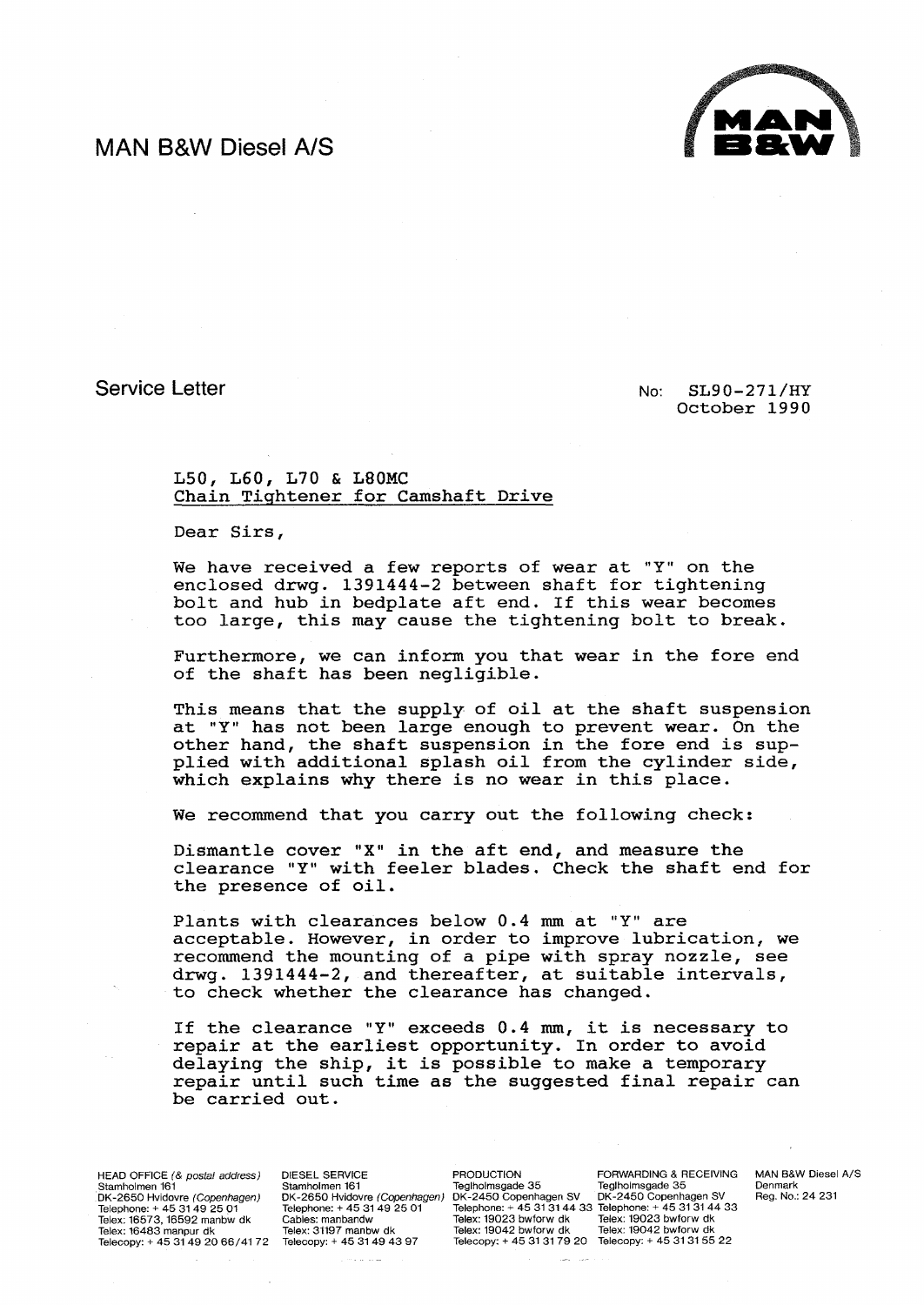## Temporary repair

The spray nozzle, drwg. 1392783-7, is to be mounted by drilling a 1/2" pipe thread hole in the web plate of the bedplate. The nozzle is connected to the lub. oil pipe to supply splash oil to the shaft. The clearance at "Y" is to be filled with 10-15 mm wide shims, without gap. The shims are to be cut from steel plate. The thickest shim is to be inserted at the largest clearance so that centering of the shaft is ensured, see drwg. 1391444-2.

## Final repair

The final repair should be made as shown on drwg. 1397295-2. The worn shaft has to be dismantled and turned off at the worn end. A flange bearing in which the shaft is embedded is introduced. This is tightened to the existing threaded holes in the hub. Furthermore, two guide pins for fixing of the flange bearing are adopted. The correct axial location of the shaft is secured by a distance piece. In the web plate of the bedplate, a 1/2" pipe thread is to be drilled and a spray nozzle for supply of oil to the shaft is fitted.

To have the final repair carried out, please contact MAN B&W or one of our service centres or licensees.

Yours faithfully, MAN B&W Diesel A/S

Encl.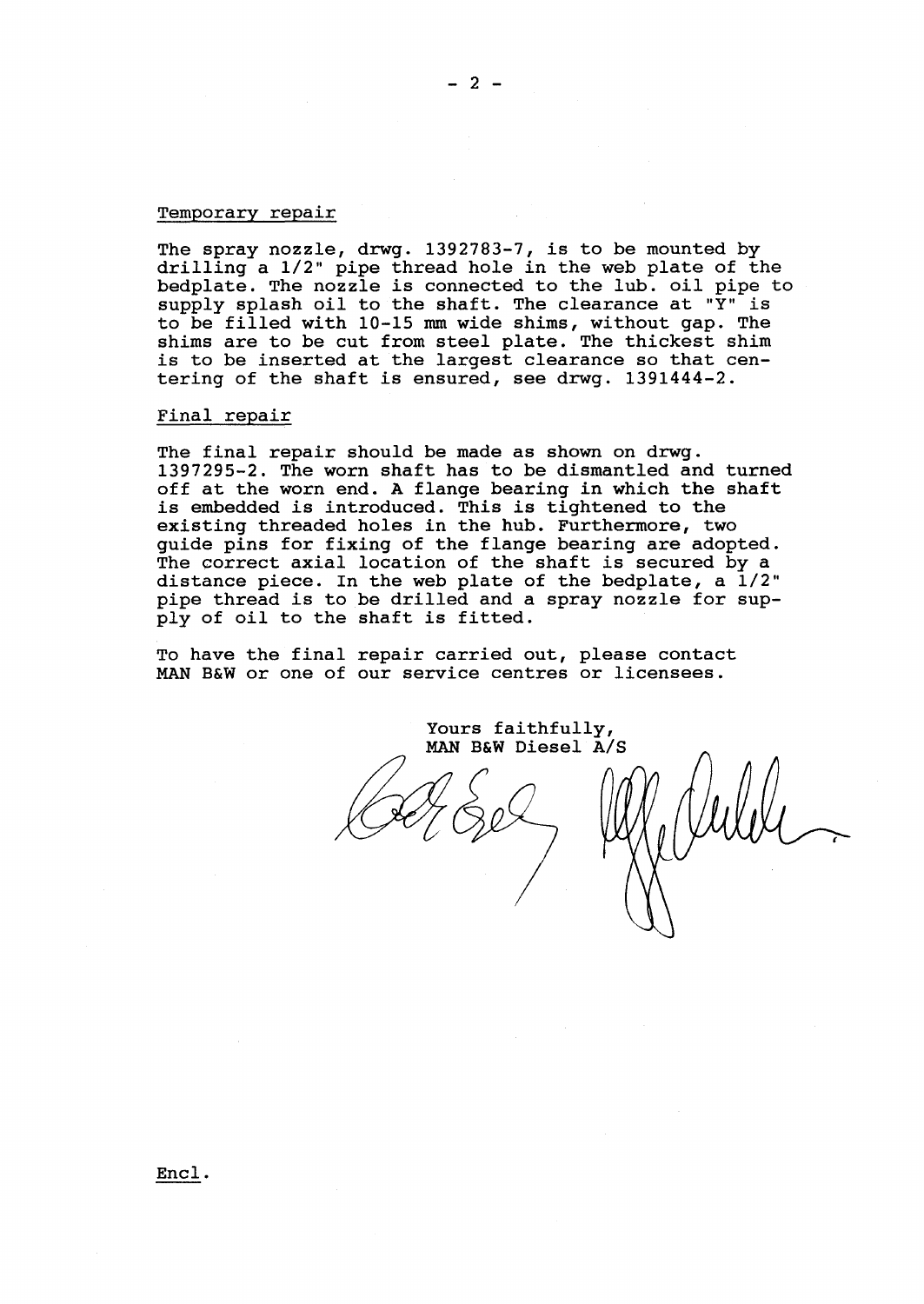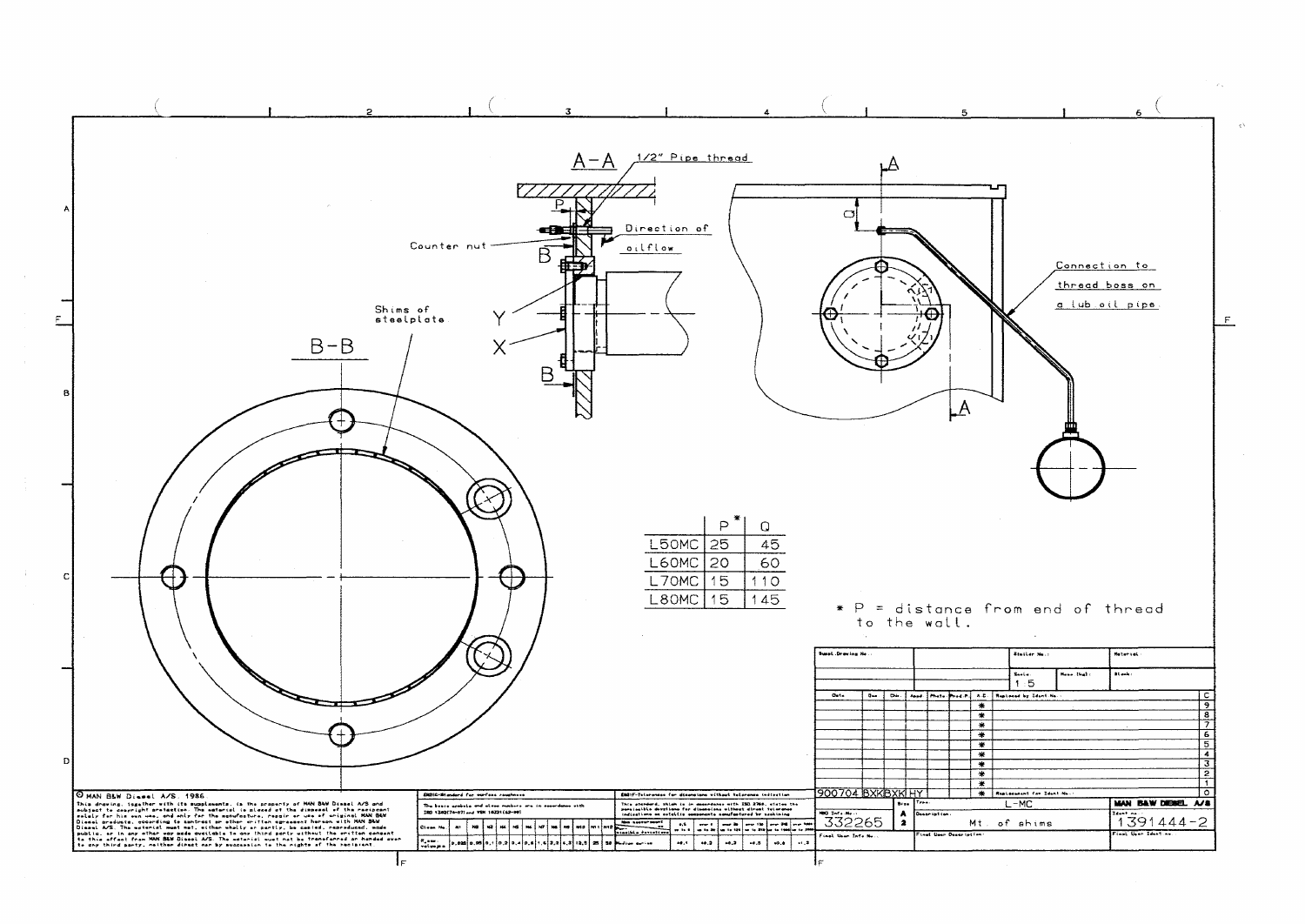